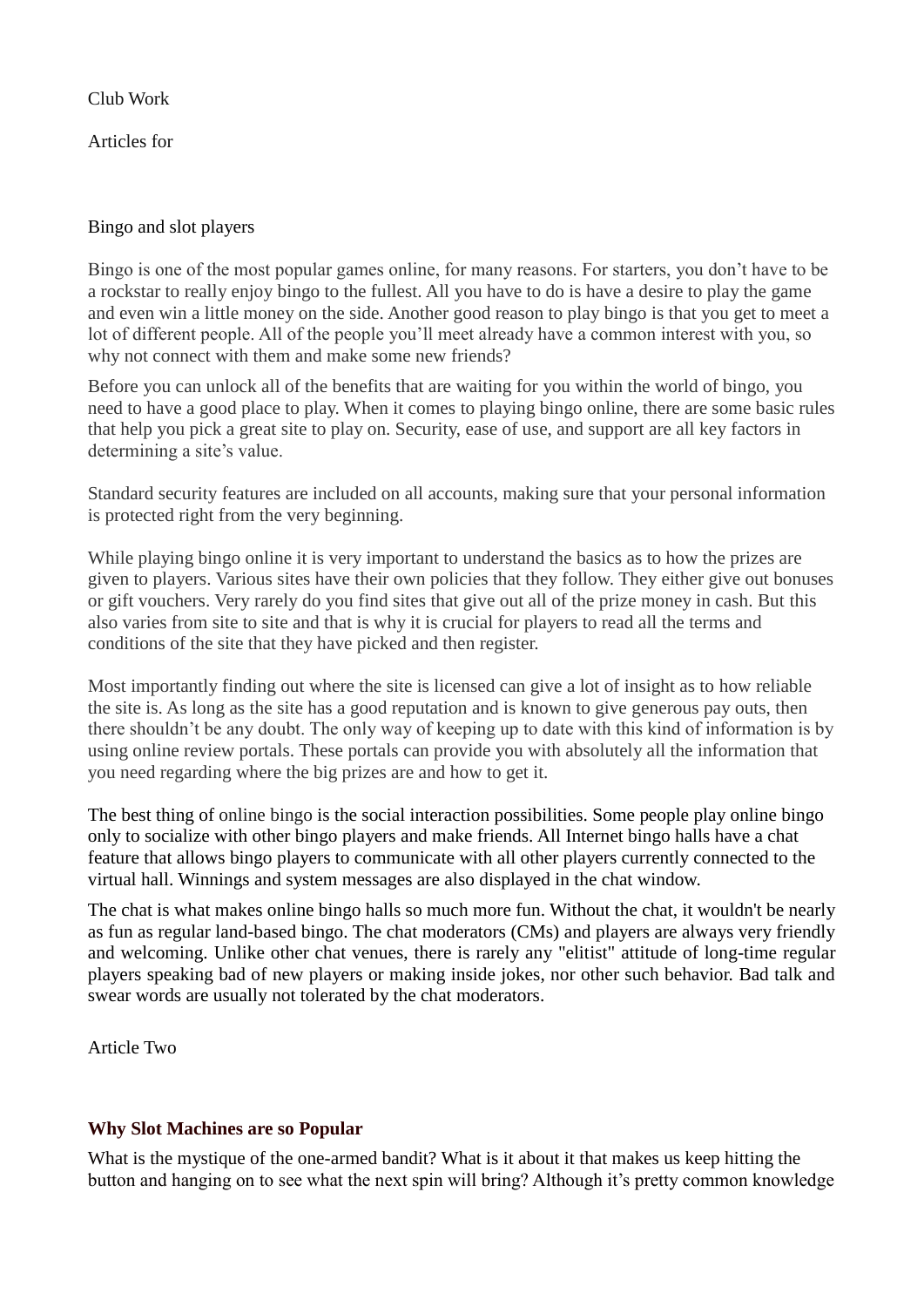that there are better ways to beat the house, this is the one game that makes players go on and on and come back for more. Why?

As casino players, even though slot machines take up a lot of our play time, it seems that we never took the time to unveil the mystery of their appeal. Let's take a closer look at this game and the interaction we experience during play.

Whenever we try to crack the secret behind the success of a certain chain store succeeds because to low pricesoduct, company, or individual, we usually look for a rational reason. For example, a, a car becomes popular for its performance and safety (and price of course), and blackjack games are well liked because the players can significantly improve their winnings with strategy.

But when it comes to slots, it looks like there is no rational foundation to its mass popularity: The only game strategy we know is based on quitting while you're ahead, the payoff percentages are lower than table games and video poker games, and sometimes we get too lazy to click that button every few seconds! So… what's the secret?

It's not about rational well thought out logic. It's about the experience of the game that takes us back to a more impulsive and self-indulging time, back when we used to spend most of our day just playing around and having fun.

How can playing online slots for real money take us back to that happy place? After watching many players in brick and mortar casinos from around the world, I can say that the slot machine experience is based on three factors – psychological, physical, and emotional. Those factors combine into a unique event that doesn't happen in other casino games. We can find any of these factors in other games, but not together.

# **Slots are Psychological**

Slot machines require very (and I mean very) little thought. It's brain therapy, or a mental massage if you like, to clear our mind of all our grown-up worries. No card counting, no calculations, no rules, no fuss, just pure fun and games. Here we simply roll with it, play it out as it comes, as careless as we want. And then we win (with little effort on our side, let's admit it…) and suddenly the machine congratulates us in all sorts of cool ways like getting applause or even a bow from a character in the game, complete with horns, confetti, fireworks, or whatever the designers thought of. Well, you never see a dealer clapping you on a nice bet in a table game, and it sure is nice to feel appreciated…

### **Slots are Physical (unless they're online)**

In an offline casino, slot machines are pretty much the only game where the players dominate the game without the interference of a dealer, other players, or anyone to remind us that we're grown ups. This also helps us feel in control over the machine and the main cause of endless superstitions regarding the right way to tilt the bandit's arm or hitting the button. In online casinos, video slots are the most colorful and imaginative games, with funny themes and amazing graphics that make our senses come alive, just like the old video games we grew up with. And when you win it gets even more dazzling, and everybody likes pretty moving pictures. Isn't that why they invented television?